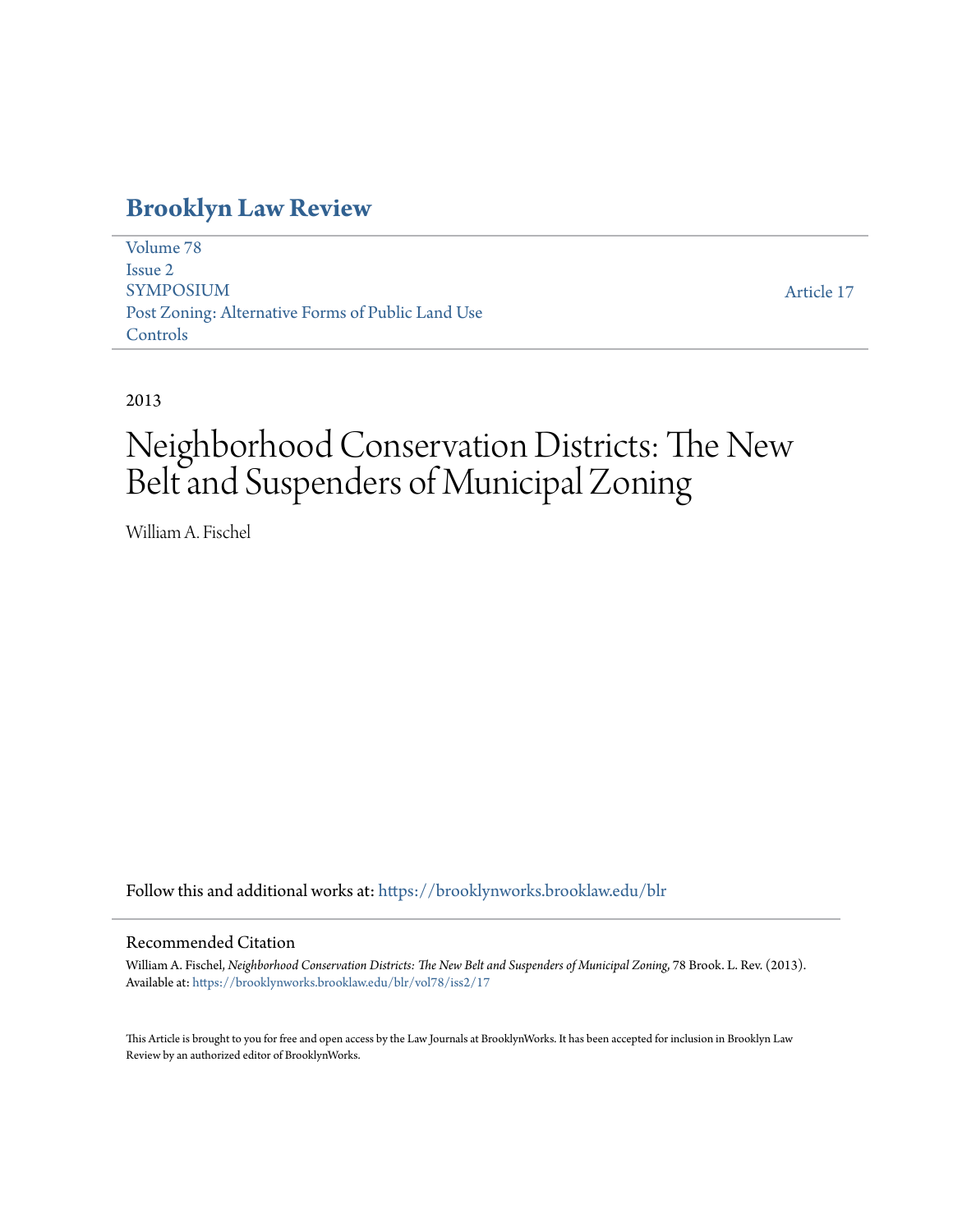# Neighborhood Conservation Districts

# THE NEW BELT AND SUSPENDERS OF MUNICIPAL ZONING

## *William A. Fischel*†

#### **INTRODUCTION**

 $\overline{a}$ 

In a comment about ten years ago, I argued that private land use regulation was a complement to rather than a substitute for public regulation.<sup>1</sup> By this I meant that private regulations should work hand-in-hand with public regulations, rather than as alternatives to one another. Robert H. Nelson had suggested that the rapid growth of homeowner associations since 1970 would displace zoning and related public land use controls at the municipal level.<sup>2</sup> His hope was that such displacement would free developers from the shackles of municipal regulation, which he—and I—expected to cause inefficiently low densities of homes and businesses.<sup>3</sup>

One of the problems with Nelson's plan was the difficulty of establishing private community associations in alreadydeveloped areas. Once an area is built up, neighbors are unlikely to agree to the covenants and related restrictions to establish a system of private governance.<sup>4</sup> This is why nearly all examples of successful homeowner associations are those that are initially set up by a developer, who then sells the lots to buyers who have no choice but to accept the covenants and governance structure.

 <sup>†</sup> Professor of Economics and Hardy Professor of Legal Studies, Dartmouth College. 1

William A. Fischel, *The Rise of Private Neighborhood Associations: Revolution or Evolution?*, *in* THE PROPERTY TAX, LAND USE AND LAND-USE REGULATION 273 (Dick Netzer ed., 2003). 2

Robert H. Nelson, *The Rise of Private Neighborhood Associations: A Constitutional Revolution in Local Government*, *in* THE PROPERTY TAX, LAND USE AND LAND-USE REGULATION, *supra* note 1, at 256. 3

William A. Fischel, *Does the American Way of Zoning Cause the Suburbs of Metropolitan Areas to Be Too Spread Out?*, *in* GOVERNANCE AND OPPORTUNITY IN METROPOLITAN AREAS 151 (Alan Altshuler et al. eds., 1999). 4

Robert H. Nelson, *Privatizing the Neighborhood: A Proposal to Replace Zoning with Private Collective Property Rights to Existing Neighborhoods*, 7 GEO. MASON L. REV. 827, 828 (1999).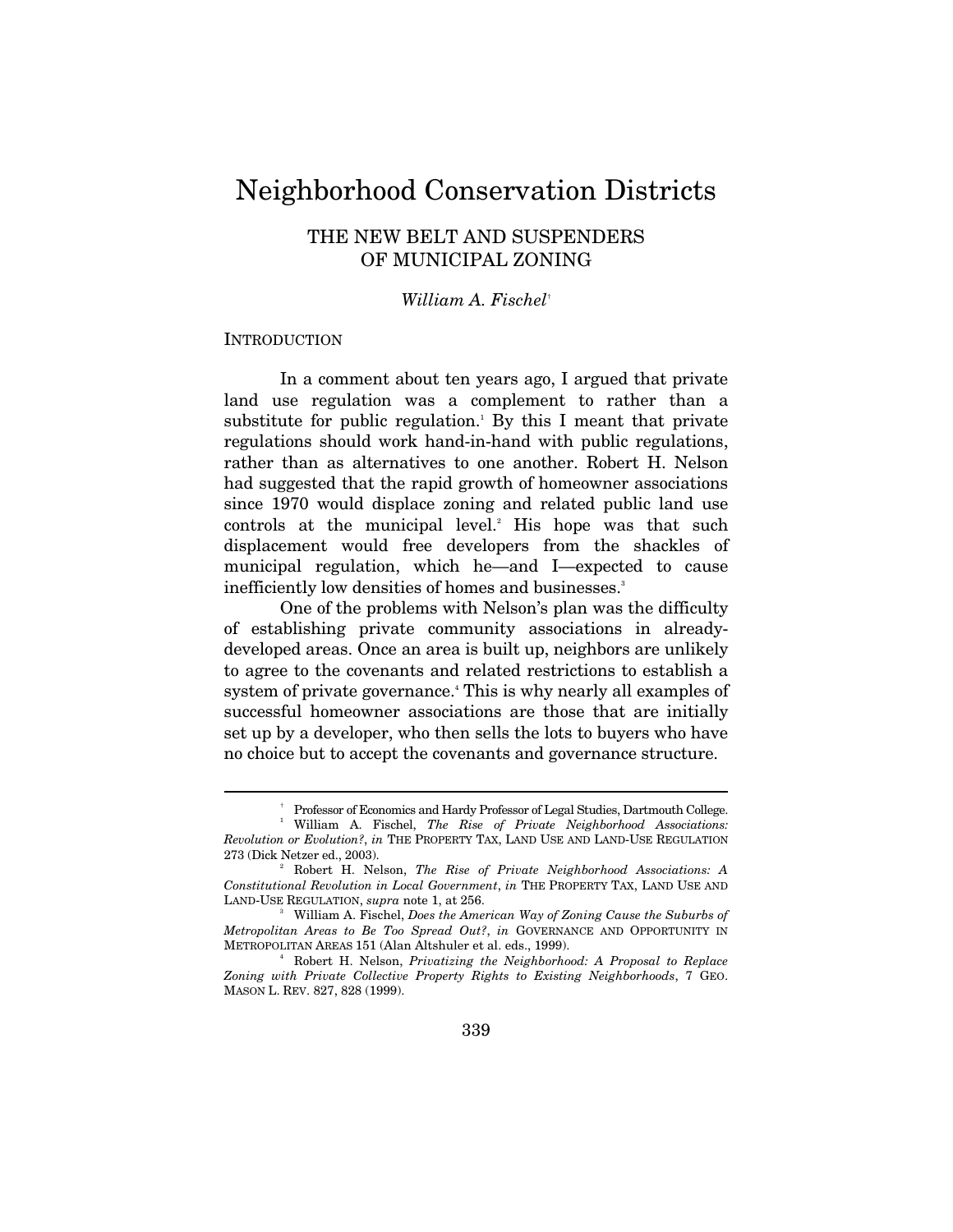It now appears that this problem has been overcome by "neighborhood conservation districts," which are in many ways similar to private regulations but do not require the consent of all property owners in the neighborhood. However, these new institutions have not become vehicles to facilitate neighborhood change, as Nelson had hoped. They are instead quite conservative—as their name implies—and are used to discourage redevelopment that is inconsistent with existing patterns. The quasi-privatization of land use in this case has been a vehicle to ramp up regulation, not release the energies of developers.

Beyond describing the major characteristics of the new conservation districts, I will speculate on why homeowners have increased the demand for regulation beyond what is provided by more traditional zoning mechanisms. Fragmentary evidence suggests that the main reasons have been growth in the value of housing and attempts by higher governments and the courts to interfere—as most communities view them—in the regulatory affairs of municipalities. In short, additional local regulation may be a response to attempts to shoehorn affordable housing, cell-phone towers, and group homes into existing neighborhoods.

#### I. MUNICIPAL POLITICS AND ZONING

Because the occasion for this essay was a conference held at Brooklyn Law School in the City of New York, I need to explain why zoning in much of the rest of the nation might be different than in its largest municipality. The simplest and most widely used model of local political behavior is the one we learned in high-school civics: the majority of voters get their way. Economists and many political scientists have adopted this model and bent it to their purposes in analyzing public decisions. Known as the median voter model, it supposes that preferences for local public issues like zoning can be ranked on a scale of "least preferred" to "most preferred," and that the voters in the middle of the scale—the median voter—prevail on every issue.<sup>5</sup> Thus, the voters who rank zoning on the middle of the scale—say, with some restrictions, but none so detailed as to forestall all development options—will get the zoning they want.

Studies of the relationship between municipal-service levels and the characteristics of local voters support the median  $\overline{a}$ 

<sup>5</sup>  *See generally* Randall G. Holcombe, *The Median Voter Model in Public Choice Theory*, 61 PUB. CHOICE 115 (1989).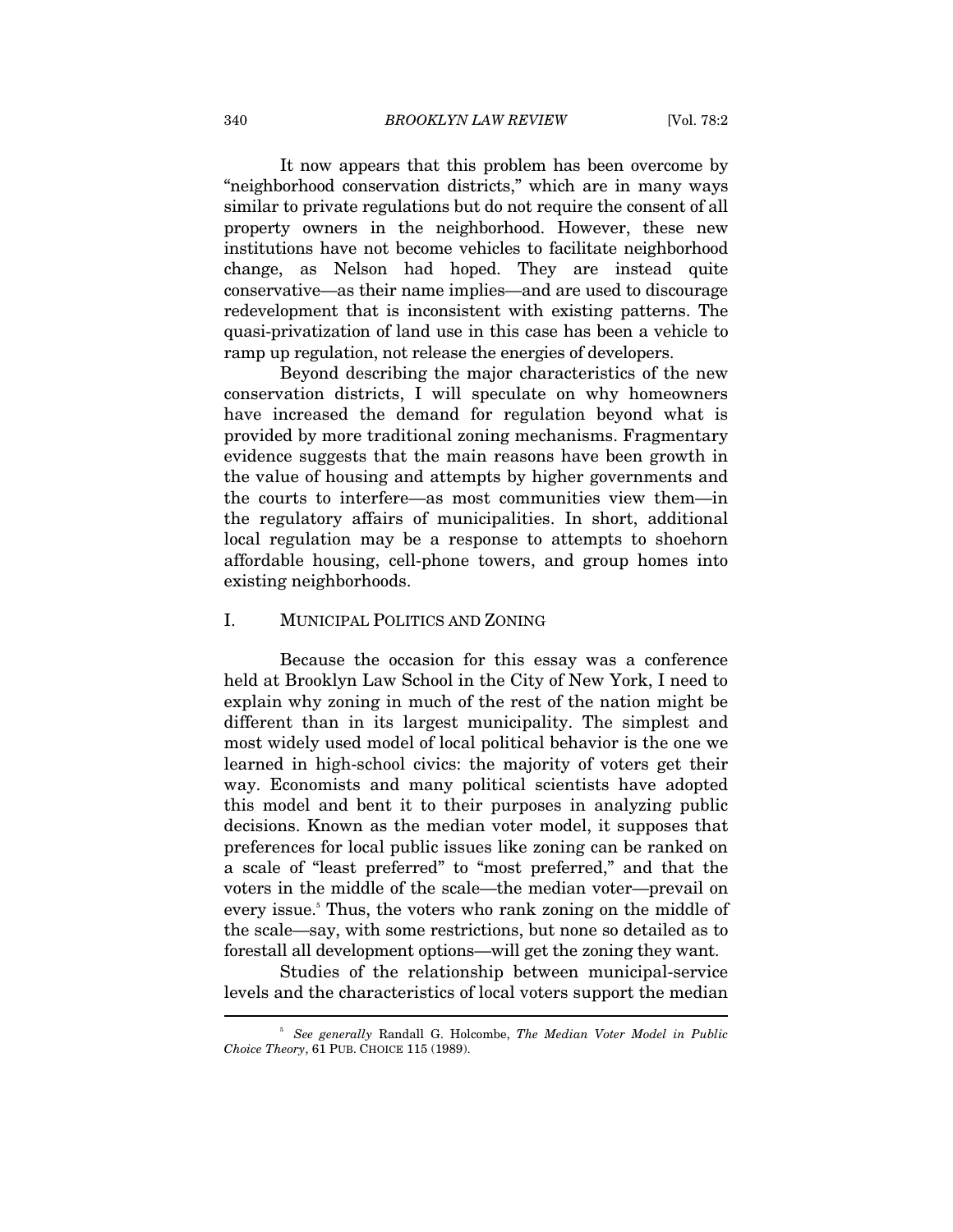voter model, especially for cities and towns.<sup>6</sup> But it is somewhat less successful at the state and national level, and for larger cities and counties, because of the problems of rational ignorance (caused by the knowledge that one's vote has a very low chance of affecting the outcome of an election), the size and complexity of government, and the possibility that a heterogeneous electorate may have conflicting demands for government services and the taxes that pay for them. In these contexts, interest groups that speak for various constituencies, especially those who more directly profit from government activities, step in to displace the voters.<sup>7</sup>

The upshot of this model of politics is that land use regulation in the suburbs and small cities and towns is very likely to match the preferences of local residents. In other work I have claimed that the local voters who are both most numerous and most acutely interested in zoning issues are homeowners. These "homevoters" shape zoning to serve their interests in the suburbs and smaller cities. But zoning in the suburbs is also shaped by the fact that the municipalities are usually numerous, meaning that potential residents can "vote with their feet" and reject jurisdictions whose rules do not comport with their demands. This tends to homogenize voter preferences within communities and reinforces the median voter model, because those who have differing preferences from the majority will opt for other locations.<sup>10</sup>

The foregoing view of local politics implies that residents of smaller cities and suburbs ought to be more satisfied with their local zoning than residents of larger cities and counties. City residents have to tussle with developmentminded interest groups within city politics, while suburban residents can make developers dance to the music of existing homeowners.<sup>11</sup> Tiebout-style migration—whereby households "vote with their feet" for their preferred public services—

<sup>6</sup> Geoffrey K. Turnbull & Peter M. Mitias, *The Median Voter Model Across Levels of Government*, 99 PUB. CHOICE 119, 136 (1999). 7

Heather Rose & Jon Sonstelie, *School Board Politics, School District Size, and the Bargaining Power of Teachers' Unions*, 67 J. URB. ECON. 438, 472-73 (2010).

WILLIAM A. FISCHEL, THE HOMEVOTER HYPOTHESIS: HOW HOME VALUES INFLUENCE LOCAL GOVERNMENT, TAXATION, SCHOOL FINANCE, AND LAND-USE POLICIES 1, 4 (2001).

<sup>9</sup>

<sup>&</sup>lt;sup>9</sup> *Id.* at 1.<br><sup>10</sup> Fernando Ferreira & Joseph Gyourko, *Do Political Parties Matter?*<br>*Evidence from U.S. Cities*, 124 Q.J. ECON. 399, 402 (2009).

*See* GARY J. MILLER, CITIES BY CONTRACT: THE POLITICS OF MUNICIPAL INCORPORATION 86 (1981).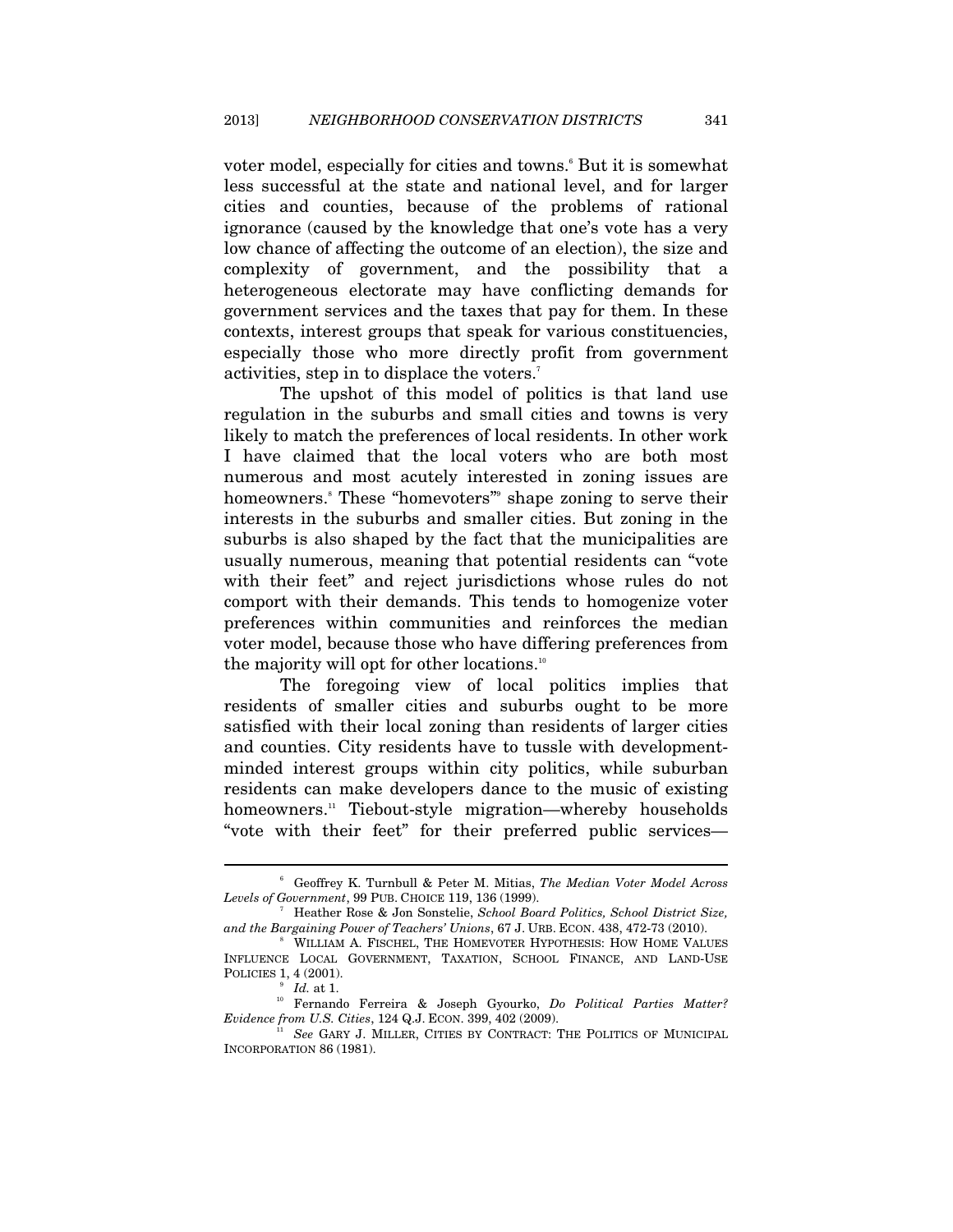mitigates some of these problems $2$ : People who like the mixed urban neighborhoods that were celebrated by Jane Jacobs<sup>13</sup> will buy or rent in big cities. Those with a yen for open spaces will accept the remoteness of exurban communities in exchange for very large lot sizes. And large numbers of people who want safe and pleasant streets that are separated but not too far from commercial districts will gravitate to the in-between suburbs, where most of the urban population now resides.<sup>14</sup>

Despite the sorting of households by neighborhood tastes, a great deal of uncertainty still exists about the character of neighborhoods. Even in places where commerce, class, and race are statistically mixed, many residents harbor anxieties about how the neighborhood may change.15 As a result, one would expect to see some additional layers of regulation in communities experiencing higher levels of uncertainty and pressures for change. Higher uncertainty about neighborhood change can be measured across communities at any given time, say the year 2013, and it could manifest in changes in existing communities over time, say from 1990 to 2006.

#### II. ADDITIONAL LAND USE CONTROLS

The once and future of land use regulation is the protective covenant. It preceded zoning regulations and made a comeback fifty years after zoning first gathered steam in the 1920s.16 Covenants were initially elbowed aside by zoning because of legal and administrative difficulties and because covenants could not practically be applied to larger areas. Large-scale developers in southern California found that their units were less marketable when lower-quality development was parked adjacent to their protected neighborhoods.<sup>17</sup> Developers lobbied both state and (eventually) national officials to promote municipal zoning in order to protect their investments. On the other side of the coin, large cities such as

<sup>12</sup> *See* Charles M. Tiebout, *A Pure Theory of Local Expenditures*, 64 J. POL. ECON. 416 (1956); *see also* Eric J. Heikkila, *Are Municipalities Tieboutian Clubs?*, 26

REG'L SCI. & URB. ECON. 203 (1996).<br><sup>13</sup> JANE JACOBS, THE DEATH AND LIFE OF GREAT AMERICAN CITIES 220 (1961).<br><sup>14</sup> Peter Mieszkowski & Edwin S. Mills, *The Causes of Metropolitan*<br>*Suburbanization*, 7 J. ECON. PERSPECTIVES

<sup>&</sup>lt;sup>15</sup> William A. Fischel, *Why Are There NIMBYs?*, 77 LAND ECON. 144, 144 (2001). <br><sup>16</sup> ROBERT M. FOGELSON, BOURGEOIS NIGHTMARES: SUBURBIA, 1870–1930, at

<sup>110-11, 114 (2005).</sup> MARC A. WEISS, THE RISE OF THE COMMUNITY BUILDERS: THE AMERICAN REAL ESTATE INDUSTRY AND URBAN LAND PLANNING 21, 62-63 (1987).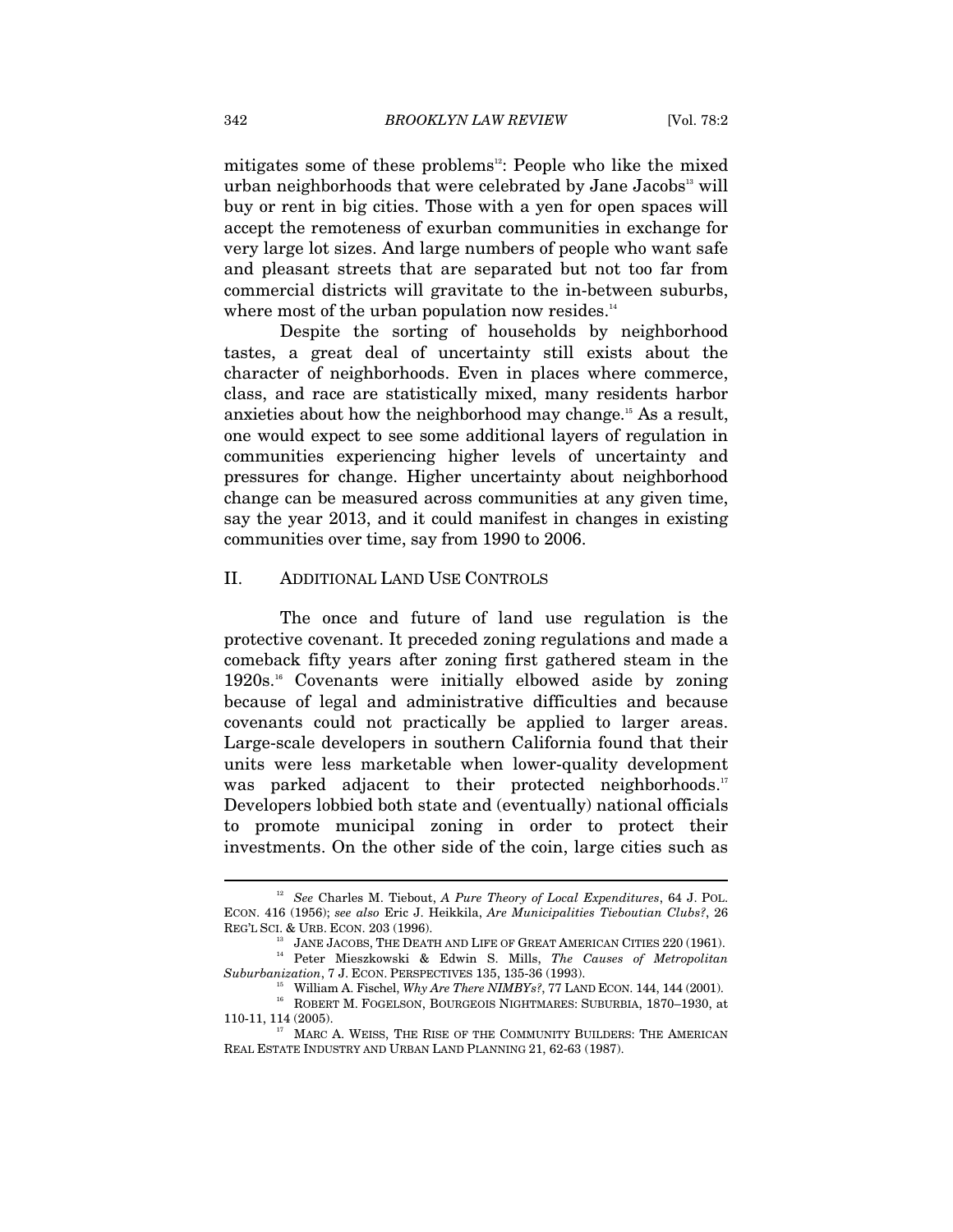Los Angeles found that without stable zoning, residential development would "move to the nuisance" and pressure city officials to displace industry through regulation.18 This process threatened the city's industrial development, resulting in lost tax revenue and unemployment. In response, Los Angeles developed comprehensive zoning to provide secure and separate locations for industry and residences.<sup>19</sup> By 1930, almost all major cities had implemented zoning that promoted stable expectations about future development.<sup>20</sup> Covenants had largely fallen into disuse, displaced by zoning.<sup>21</sup>

The private covenant made a comeback in the 1970s on two fronts. The first was its application to multi-unit apartment dwellings that were owner-occupied as condominiums.<sup>22</sup> Inflation in the 1970s begat an increase in local rent-control regulations, and developers of new apartment units dealt with this by selling their units as owner-occupied housing, which was not subject to rent control.<sup>23</sup> Nevertheless, the role of the apartment owner and his on-site "super" eventually needed to be replaced, and developers therefore created the condominium association (composed of the units' owners) in order to manage common areas and provide and enforce local regulations.

The second front came as developers transferred the experience of condominium associations to new communities of owner-occupied housing units. Although the units were usually free standing, developers found that marketing them was more profitable if they were endowed with homeowner associations and constitution-like rules for governance. The great improvement of the homeowner association was that it provided for active management of common areas and for enforcement of rules. It was also possible for homeowner associations to modify their constitutional rules without the

<sup>18</sup> Hadacheck v. Los Angeles, 239 U.S. 394, 397 (1915); Kathy A. Kolnick, Order Before Zoning: Land Use Regulation in Los Angeles, 1880–1915, at 246-47 (May 2008)

<sup>% (</sup>Ph.D. dissertation, University of Southern California) (on file with Digital Library).<br><sup>19</sup> Kolnick, *supra* note 18, at 246-47.<br><sup>20</sup> William A. Fischel, *An Economic History of Zoning and a Cure for Its Exclusionary Ef* 

<sup>&</sup>lt;sup>21</sup> Robert C. Ellickson, *Alternatives to Zoning: Covenants, Nuisance Rules,* 

*and Fines as Land Use Controls*, 40 U. CHI. L. REV. 681, 714-19 (1973).<br><sup>22</sup> *See, e.g.*, ROBERT JAY DILGER, NEIGHBORHOOD POLITICS: RESIDENTIAL COMMUNITY ASSOCIATIONS IN AMERICAN GOVERNANCE 51 (1992).

<sup>&</sup>lt;sup>23</sup> See, e.g., David P. Sims, *Out of Control: What Can We Learn From the End of Massachusetts Rent Control?*, 61 J. URB. ECON. 129 (2007).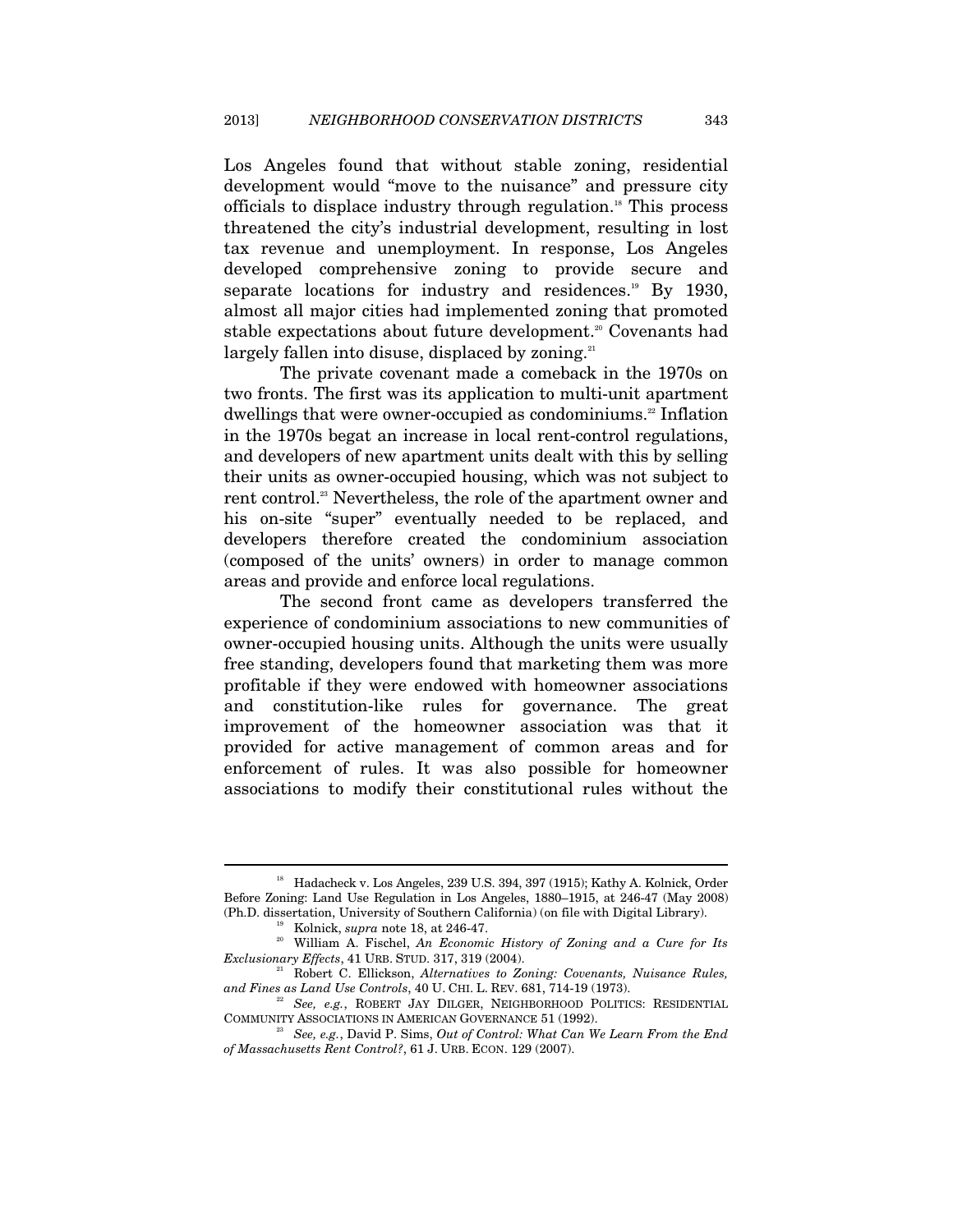unanimity that traditional covenants required, which enabled them to respond more efficiently to unforeseen changes.<sup>24</sup>

Despite the rise of homeowner associations in the 1970s, they did not displace zoning regulations. Indeed, homeowner associations often monitor local zoning and send representatives to zoning and planning hearings.<sup>25</sup> In this role, the associations strengthen zoning: they provide belt-andsuspenders support for new development by supplementing zoning. In economic terms, zoning and community associations seem to be complements, not substitutes.<sup>26</sup>

Older neighborhoods that were developed without covenants and homeowner associations had to rely on traditional zoning to protect their homes from unforeseen events. Indeed, the transaction costs of obtaining the agreement of all property owners within most neighborhoods would be prohibitive. $27$  Economists are apt to point out the holdout problems that give rise to these costs: if almost all other residents agree to restrictions on otherwise permissible nonconforming development, the remaining landowners are in a position that raises the option value of their property. An apartment building surrounded by single-family units might generate rental profits greater than one surrounded by other apartment buildings. In my experience, however, the transactions costs stem less from deliberate holdouts than from the difficulty of contacting property owners<sup>28</sup>: Some may live in a different state or country. Some may live in nursing homes. Some may disagree on terms with co-owners. And some may find it difficult just to understand the nature of the proposed deal.

In small, relatively homogenous communities, homeowners can rely on public zoning to adjust to new conditions. Even in smaller towns where neighborhoods differ substantially, the multidimensional log rolling of small-town life and norms of reciprocity stay the hand of collective opportunism.29 For example, although it might benefit the tax

<sup>&</sup>lt;sup>24</sup> ROBERT H. NELSON, PRIVATE NEIGHBORHOODS AND THE TRANSFORMATION OF LOCAL GOVERNMENT 10 (2005). 25 Barbara Coyle McCabe, *Homeowners Associations as Private Governments: What* 

*We Know, What We Don't Know, and Why It Matters*, 71 PUB. ADMIN. REV. 535, 537 (2011). 26 Rachel Meltzer & Ron Cheung, *Homeowners Associations and the Local* 

*Land Use Regime: Substitutes or Complements?*, 46th Annual AREUEA Conference

Paper (Nov. 29, 2010), *available at* http://ssrn.com/abstract+1717024.<br><sup>27</sup> WILLIAM A. FISCHEL, DO GROWTH CONTROLS MATTER? 14 (1990).<br><sup>28</sup> I once explored the possibility of doing this in my neighborhood to forestall the conversion of a home to apartments.<br><sup>29</sup> ROBERT C. ELLICKSON, ORDER WITHOUT LAW 182 (1991).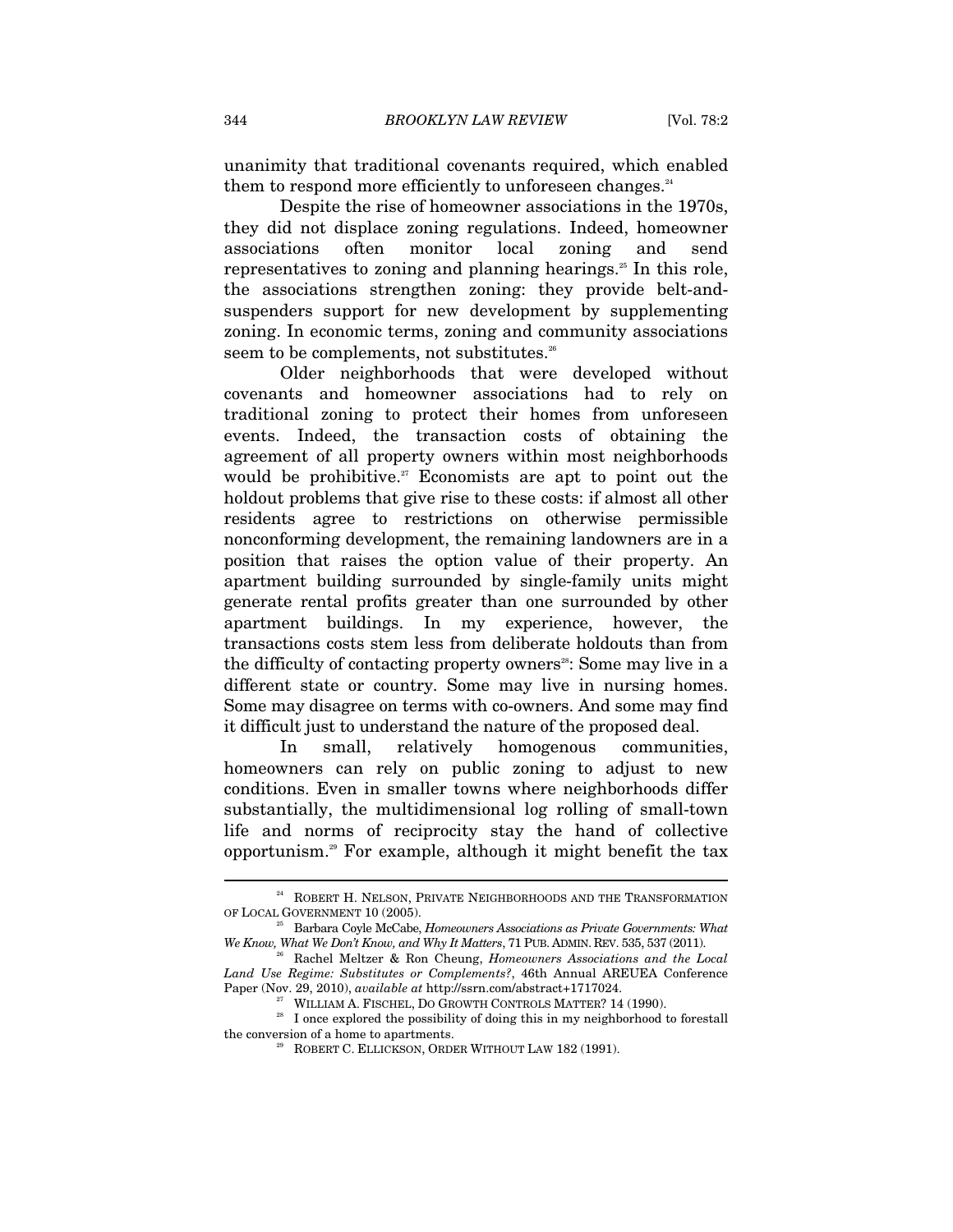base to allow a commercial development in a neighborhood that does not want it, the development may not happen because other residents typically know at least some of the threatened neighborhood residents through local schools, civic organizations, and private clubs.<sup>30</sup>

A threatened neighborhood in a larger polity is less secure for several reasons. Neighborhood residents are less likely to know people elsewhere in a larger city or county. Development interests are more likely to hold sway in city councils and planning commissions.<sup>31</sup> And the overall size of government makes it less likely that government officials will know much about their constituents and vice versa. To counter this, cities have some institutions that specifically protect neighborhoods. For example, city councils are often elected by wards rather than at large, and city service administration and planning districts are often divided into distinct regions or neighborhoods, whose residents get a special voice in citycouncil and planning-board proceedings.<sup>32</sup> Nevertheless, the literature on the political economy of planning and city governance supports the idea that larger cities are more prodevelopment than their suburbs.

## III. HISTORIC DISTRICTS

Historic districts provide one way for a distinct neighborhood to establish additional land use regulations that are resistant to citywide changes. They became popular in the 1970s and seem to have been an offshoot of the landmarkpreservation movement, whose poster child was the demolition of Penn Station in New York City. In response to that decision, the U.S. Supreme Court validated uncompensated preservation designations in *Penn Central Transportation Co. v. City of New York* in 1978,<sup>33</sup> and most state courts went along with the idea that regulations designed to preserve the outer shell of buildings constitute legitimate exercises of the police power.<sup>34</sup>

<sup>&</sup>lt;sup>30</sup> FISCHEL, *supra* note 8, at 200-02.<br><sup>31</sup> Harvey Molotch, *The City as a Growth Machine: Toward a Political <i>Economy of Place*, 82 AM. J. SOC. 309, 320 (1976).

<sup>&</sup>lt;sup>32</sup> Mark Schneider & Paul Teske, *The Antigrowth Entrepreneur—Challenging the Equilibrium of the Growth Machine*, 55 J. POL. 720, 732 (1993).<br><sup>33</sup> 438 U.S. 104, 138 (1978).

<sup>34</sup> *See generally* Daniel T. Cavarello, *From* Penn Central *to* United Artists' I *&* II*: The Rise to Immunity of Historic Preservation Designation from Successful Takings Challenges*, 22 B.C. ENVTL. AFF. L. REV. 593, 594, 616 (1995).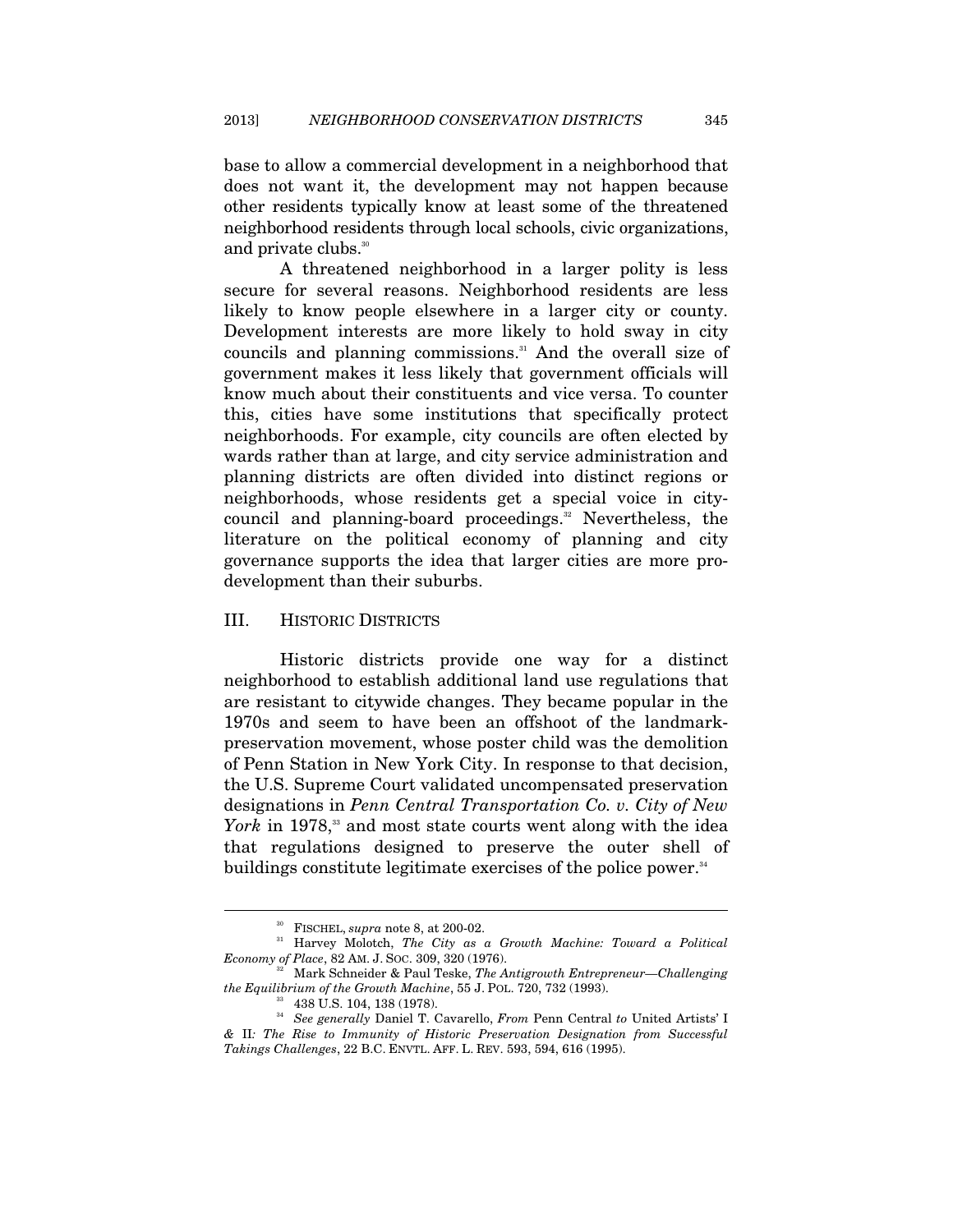Historic districts—in which entire blocks of buildings were subject to preservation and hence made extra-resistant to neighborhood change—soon spread and were similarly validated by the courts. Owners of individual historic landmarks often resisted official designation, however, because the additional restrictions occasionally triggered costs that exceeded compensatory tax breaks and the benefit of free advertising.35 But owners of most buildings in historic *districts*, on the other hand, obtain net benefits from the added security against zoning changes, and groups of property owners often seek historic designation as a result. Indeed, studies have shown that such designation raises their property values as compared to undesignated neighborhoods.<sup>36</sup>

Historic districts thus emerged as one way to protect a neighborhood from the risks of unwanted change while also avoiding the prohibitively high transaction costs involved in forming a legally binding homeowner association after neighborhoods had actually formed.<sup>37</sup> But historic districts have some drawbacks. One is the requirement that the district actually be historic, although this is less of a problem than it might seem. For example, buildings do not have to be centuries old. Indeed, fifty years will often do—and sometimes even less than that.<sup>38</sup> A good number of urban neighborhoods can therefore qualify.

The more serious difficulty with historic districts is that they offer excessive protection from change. Residents in some localities fear that future modifications of their own property may be unduly restricted.<sup>39</sup> In these districts, even relatively minor alterations, such as the installation of new windows, are

<sup>35</sup> Paul K. Asabere et al., *The Adverse Impacts of Local Historic Designation: The Case of Small Apartment Buildings in Philadelphia*, 8 J. REAL EST. FIN. & ECON.

<sup>225, 227 (1994). 36</sup> Edward Coulson & Michael L. Lahr, *Gracing the Land of Elvis and Beale Street: Historic Designation and Property Values in Memphis*, 33 REAL EST. ECON. 487, 488 (2005); Deborah Ann Ford, *The Effect of Historic District Designation on Single-*

*Hannah Wiseman, Public Communities, Private Rules*, 98 GEO. L.J. 697,

<sup>712-16 (2010).&</sup>lt;br><sup>38</sup> NORMAN TYLER ET AL., HISTORIC PRESERVATION: AN INTRODUCTION TO ITS<br>HISTORY, PRINCIPLES, AND PRACTICE 140 (2d ed. 2009).

<sup>&</sup>lt;sup>9</sup> Sarah Schweitzer, *Starbucks Proposal Highlights Historic Concerns: Demolition Plan Renews Calls for More Protection*, BOS. GLOBE, Aug. 23, 2007, at GNW.1 ("The creation of neighborhood conservation districts is needed, advocates say, because towns such as Merrimack, NH have rejected the more stringent form of preservation—so-called local historic districts—out of fear that the regulation would stifle development.").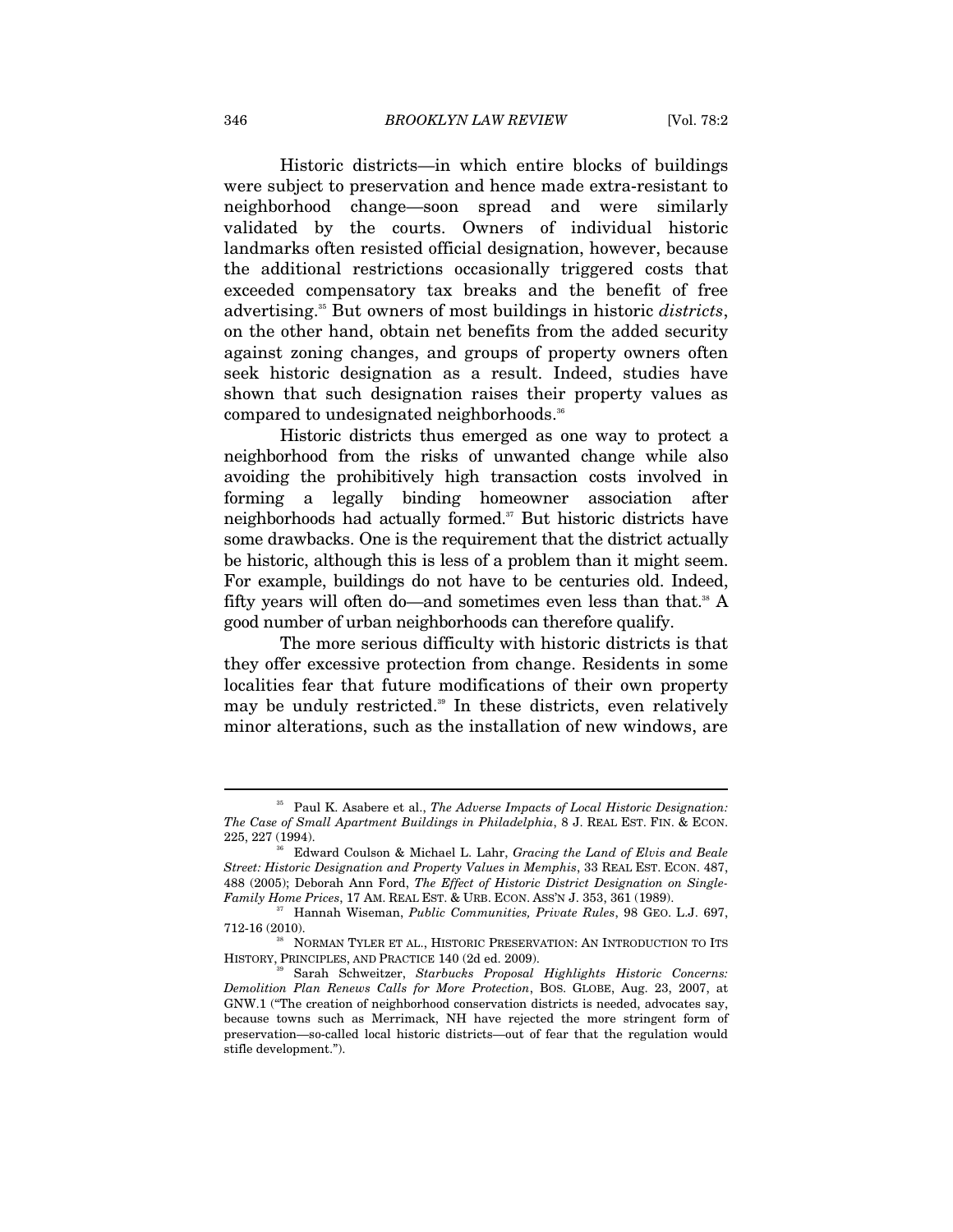subject to the review of a commission.<sup>40</sup> Commission members are usually drawn from the ranks of preservationists rather than one's fellow neighbors, so they are less likely to be sympathetic to the need for an additional bedroom or an expanded garage. According to preservationist principles, this is as it should be. One rationale for historic districts is that individual owners and the local neighborhood may underappreciate the building's historical value.

Another drawback of historic districts is that considerable intellectual controversy surrounds the issue of historic preservation of buildings. For example, most buildings that were built a century ago, or even fifty years ago, have endured considerable modification before being designated "historic." As a result, it is often not clear what period of their development is to be preserved.<sup>41</sup> And at least some urban theorists have questioned the wisdom of any mandatory preservation of neighborhoods.42 Indeed, the conventional role of cities has usually been as future-oriented engines of change, not museums of the past.<sup>43</sup> Architects such as Rem Koolhaas worry that excessive zeal for preservation might stifle ongoing creativity in their profession.<sup>44</sup>

## IV. NEIGHBORHOOD CONSERVATION DISTRICTS

The gap between consensual neighborhood covenants and citywide zoning is, for reasons suggested in the previous section, imperfectly filled by historic districts. Partially filling this gap are neighborhood conservation districts, which have become popular since the early 1980s.<sup>45</sup> These districts differ from traditional zoning districts, with their SR-2 (single residence) and GR-1 (multifamily) designations, in that conservation districts provide additional restrictions (and sometimes, exceptions) to a geographic area that is not necessarily contiguous with zoning boundaries. For example, a neighborhood conservation district may consist of several contiguous city blocks, some of which are designated SR-2 and others GR-1. j

<sup>40</sup> Adam Lovelady, Note, *Broadened Notions of Historic Preservation and the Role of Neighborhood Conservation Districts*, 40 URB. LAW. 147, 148-54 (2008). 41 TYLER ET AL., *supra* note 38, at 18. 42 *See* EDWARD GLAESER, TRIUMPH OF THE CITY: HOW OUR GREATEST

INVENTION MAKES US RICHER, SMARTER, GREENER, HEALTHIER, AND HAPPIER 263 (2011). 43 *Id.* 44 Nicolai Ouroussoff, *An Architect's Fear that Preservation Distorts*, N.Y.

TIMES, May 24, 2011, at C1. 45 Lovelady, *supra* note 40, at 154.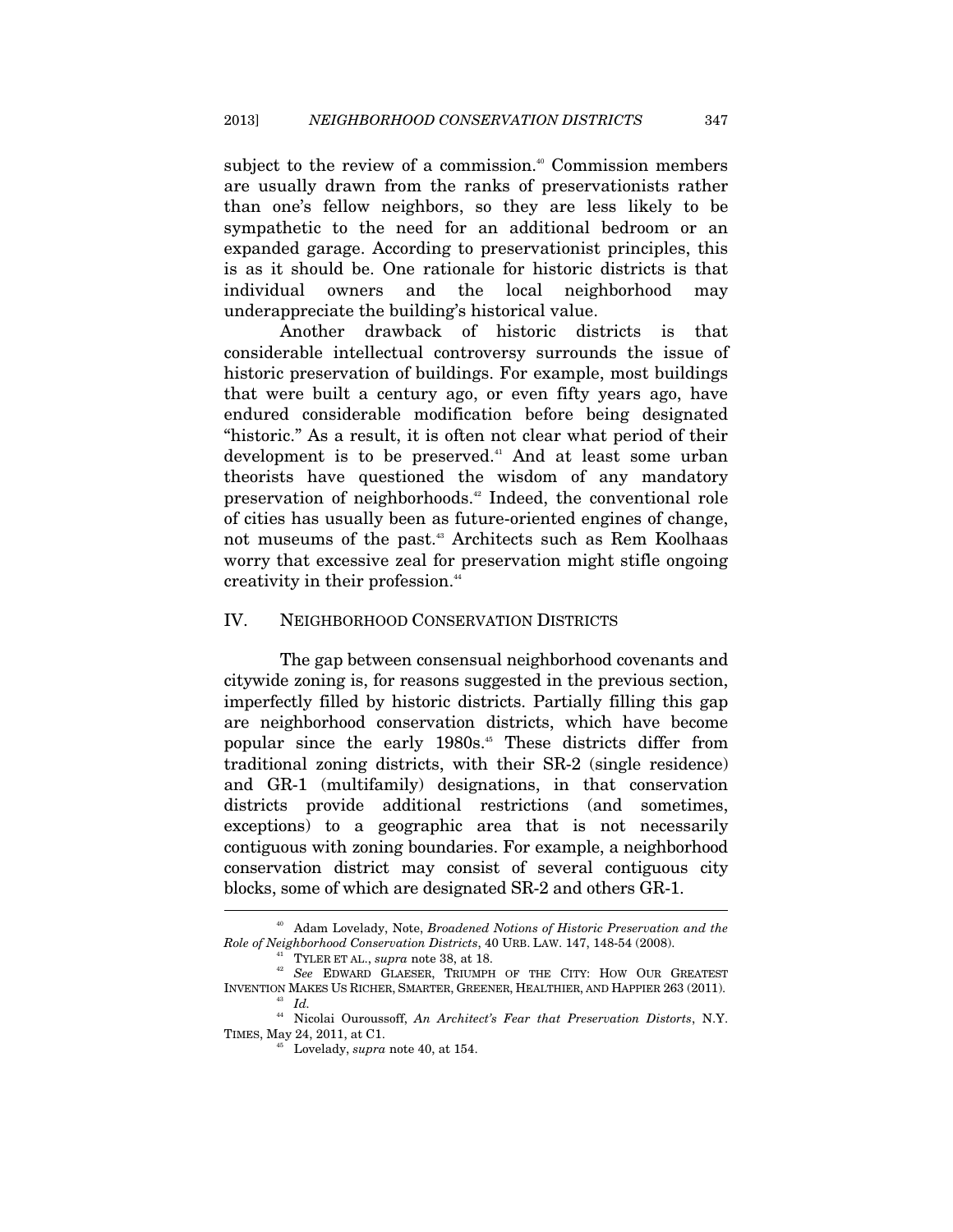The neighborhood conservation district usually applies additional rules for development and modification of homes, but it typically does not exempt them from the standards of the zoning district where they are located. Thus a home in the SR-2 district of the city might be required to have a thirty-foot setback from the street line and be no more than thirty-five feet high. Additional rules concerning the placement of garages, size of windows, and type of roofing could be imposed, which would not be applied to homes outside the neighborhood conservation district.

The districts themselves are usually established as the result of neighborhood activism.<sup>46</sup> In many cases, the catalyst for a neighborhood conservation district is the demolition of an existing building and construction of a new structure that is consistent with existing zoning laws but is regarded by existing residents as inappropriate for the neighborhood.<sup>47</sup> The city's planning and zoning department usually does not seek to establish subdistricts. Several cities, however, seem to have established procedures for setting up neighborhood districts.<sup>48</sup> They usually require that the buildings in the area have something in common.<sup>49</sup> The common elements do not have to be historical: they could be a consistent architectural style, a common street layout, or a local community focal point such as a park or a school.<sup>50</sup> They could also simply be a neighborhood that is undergoing some development pressures that residents collectively want to resist.<sup>51</sup>

In most cases, a neighborhood conservation district is an overlay zone, which adds some restrictions to the designated area without changing its underlying zoning.<sup>52</sup> One example of overlay zones is a flood-plain zone, which establishes additional restrictions to reduce flood damage.<sup>53</sup> Overlay zones do not establish independent neighborhood authority over rezoning or development proposals but are instead administered by the city's existing zoning and planning apparatus. The very

<sup>46</sup> ELIZABETH DURFEE HENGEN WITH CAROLYN BALDWIN, N.H. DIV. OF HISTORICAL RES., NEIGHBORHOOD HERITAGE DISTRICTS: A HANDBOOK FOR NEW HAMPSHIRE MUNICIPALITIES 8 (2008), *available at* http://www.nh.gov/nhdhr/documents/ neighbors\_hert\_handbook.pdf.<br><sup>47</sup> Lovelady, *supra* note 40, at 180.<br><sup>48</sup> *Id.* at 156.<br><sup>49</sup> *Id.* at 154.<br><sup>50</sup> *Id.* HENGEN, *supra* note 46, at 8.

 $101$  Hernálden, and  $100$  in  $100$  in  $\,$   $\,$  Females  $100$  and  $100$  in Eastern Massachusetts: A STUDY OF 187 COMMUNITIES 18 (2005).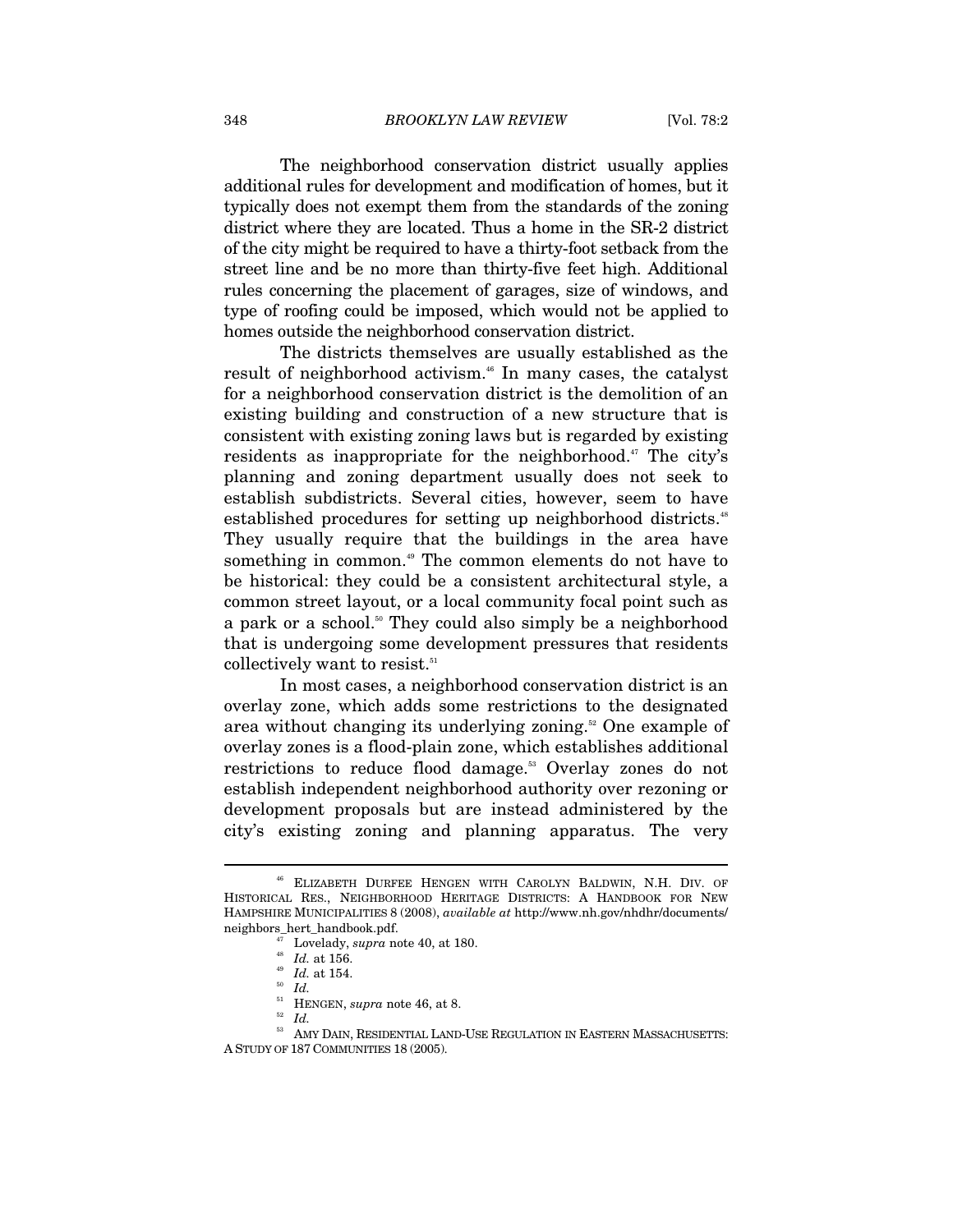existence of the overlay district, however, refocuses the attention of citywide administrators and board members toward the concerns of neighborhood members, and the usual public-notice procedures for such zoning changes and building permits ensure that the district's residents are informed.

Some neighborhood conservation districts establish an additional review of development by a newly created standing committee, which is partially comprised of neighborhood residents.54 These committees are interesting because they resemble the boards of homeowner associations that private developers set up to govern common areas in condominiums and planned communities. But those private governing bodies had to be established without any dissenters among property owners. This meant that the initial developer had to own all the land at the start. The remarkable aspect of neighborhood districts is that they can be established with less than unanimity among property owners—sometimes with only a majority vote of the city council or its electorate.55

The powers of the neighborhood conservation district's governing body are typically more modest than those of a private community association. One major limitation is that its decisions can be appealed to some public authority—typically the city's planning board and the elected city council.<sup>56</sup> For example, if the neighborhood review committee rejects a proposed front-yard garage that otherwise conforms to underlying zoning rules, the would-be garage builder can appeal that decision to city authorities and potentially to the court system. But to do so, one must start with the lowest level of regulation and exhaust all remedies before appealing further, which would be a time-consuming and expensive task. The neighborhood conservation district functions in large part like a private community association, albeit having arisen not from private property law but from public police power regulation.

<sup>54</sup> *See, e.g.*, HENGEN, *supra* note 46, at 10. 55 *See id.* (city council or townwide vote); *see also* CAMBRIDGE HISTORICAL COMM'N, NEIGHBORHOOD CONSERVATION DISTRICTS IN CAMBRIDGE (Oct. 2002), *available at* http://www2.cambridgema.gov/historic/ncd\_brochure.pdf (The city council votes after findings of neighborhood committee are presented.); Cambridge Historical Comm'n, *Historic Districts and Neighborhood Conservation Districts in Cambridge, MA*, CAMBRIDGEMA.GOV, http://www2.cambridgema.gov/historic/districts.html (last visited Feb. 2, 2013). 56 HENGEN, *supra* note 46, at 14; Lovelady, *supra* note 40, at 157.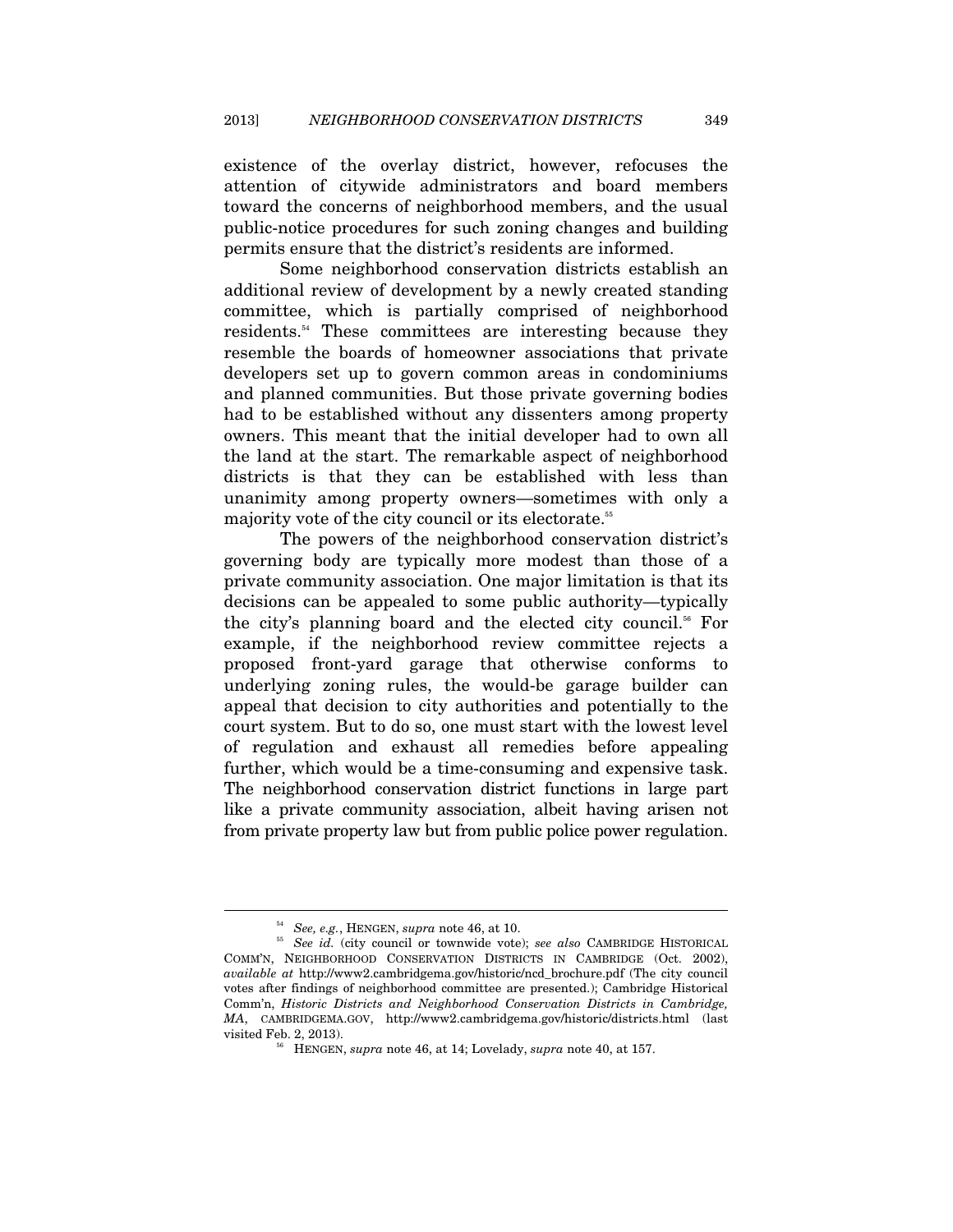# V. WHY THE DEMAND FOR MORE LOCAL REGULATION?

The development of neighborhood conservation districts parallels several other decentralizing developments in municipal governance. In some ways, they resemble the business improvement district (BID), where property owners are willing to be burdened with additional taxes in exchange for additional municipal services. $57$  As in the neighborhood conservation district, the formation of BIDs does not require unanimous consent of the neighborhood's property owners.<sup>58</sup> Another parallel trend is the charter-school movement, which establishes self-governing schools within standard city school districts, though in that case the local residents do not pay additional taxes.<sup>59</sup>

All of these approaches—BIDs, charter schools, and neighborhood conservation districts—represent subdivisions of existing municipal functions. I would characterize them as small umbrellas within the city's larger umbrella, and all of them have become especially popular within the last twenty or thirty years. The common denominator among these approaches is localized dissatisfaction with the citywide provision of a local service.<sup>60</sup> They are almost always generated by bottom-up political activity.<sup>61</sup> The citywide government seems to accommodate them somewhat grudgingly, and scholarly commentary has criticized them for their seeming withdrawal from traditional government oversight.<sup>62</sup>

One explanation for their rise, then, is the same explanation for suburban municipal incorporations in the twentieth century that has created the municipal collar—some would say noose—that surrounds most large American cities.<sup>63</sup> Homeowners and other property owners demanded different levels of public services than those provided in the central city

<sup>57</sup> Richard Briffault, *A Government for Our Time? Business Improvement Districts and Urban Governance*, 99 COLUM. L. REV. 365, 366 (1999). 58 *Id.* at 457. 59 James E. Ryan & Michael Heise, *The Political Economy of School Choice*,

<sup>111</sup> YALE L.J. 2043, 2075 (2002).

<sup>60</sup> One such example is public safety. *See* Leah Brooks, *Volunteering to be Taxed: Business Improvement Districts and the Extra-Governmental Provision of Public* 

<sup>&</sup>lt;sup>61</sup> HENGEN, *supra* note 46, at 3.<br><sup>62</sup> *See, e.g.*, Briffault, *supra* note 57, at 457; Paul Teske et al., *Local School Boards as Authorizers of Charter Schools*, *in* BESIEGED: SCHOOL BOARDS AND THE

<sup>&</sup>lt;sup>63</sup> JON C. TEAFORD, CITY AND SUBURB: THE POLITICAL FRAGMENTATION OF METROPOLITAN AMERICA, 1850–1970, at 79 (1979).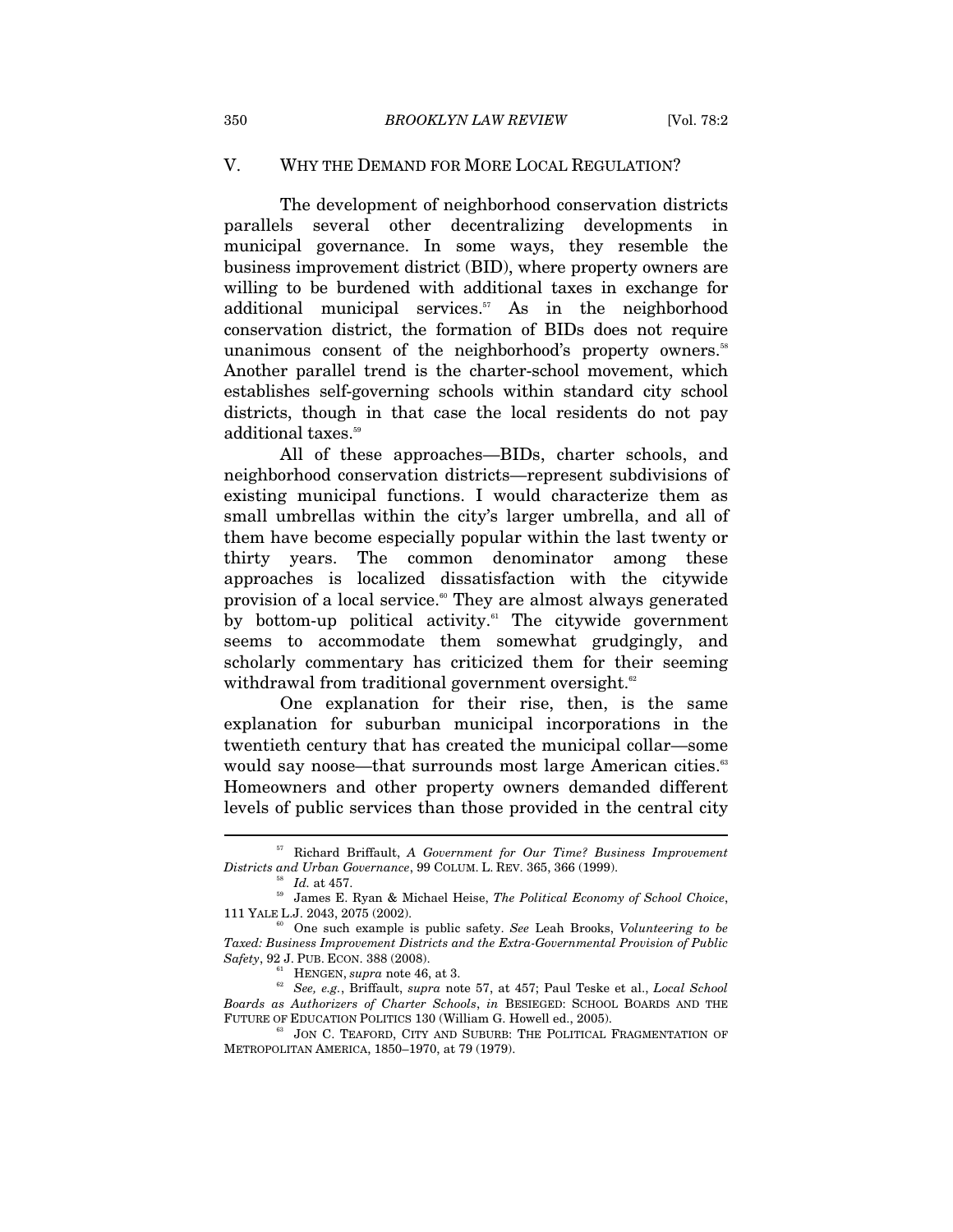that sought to annex them. In the early part of the century, before zoning became available, municipal independence was costly because small suburbs had no way to resist or manage the inevitable urban growth. City services—schools, water, sewer, fire and police protection—looked attractive if your town was going to become a city anyway.<sup>64</sup> But after zoning became available, many suburbs decided they did not have to become so urban, after all. They could remain residential, establish their own public schools, and control their own growth.<sup>65</sup>

Municipalities and school districts hardly ever subdivide after they are formed.<sup>66</sup> Thus, residential developments that were built within a preexisting municipality had to accept the level of services provided by the city, which might be controlled by political forces that were not always sympathetic to new residents. One interpretation of the neighborhood conservation district is that it represents a partial secession from the governance of the larger city. And this might be acceptable to most elected officials. For example, a working-class city might want to prevent its professional-class residents from moving to a more affluent municipality, so one way of appeasing them would be to provide residents of the upper-class blocks greater control over land use within their neighborhood. $\mathbf{F}$  Thereafter, the higher-income residents of the more protected neighborhood would be less concerned over city officials' inclination to bring in job-creating land uses—that is, uses that have some adverse spillovers but are desired by the workingclass majority. The working-class majority would get the fiscal benefits of taxes on higher-value properties in the affluent neighborhood, and the more affluent residents could enjoy living in a diverse community as well as the benefits of an urban location instead of a white-bread suburb.<sup>68</sup>

A more difficult question is why neighborhood conservation districts have become increasingly popular in recent years. My theory is that threats to homeowners' real estate values have increased in the past forty years. The threats

<sup>&</sup>lt;sup>64</sup> Fischel, *supra* note 20, at 325-26.<br><sup>65</sup> *Id.* at 322.<br><sup>66</sup> FISCHEL, *supra* note 8, at 27.<br><sup>67</sup> In *City of Bellevue v. East Bellevue Community Council*, an upper-income unincorporated area agreed to annexation by the city of Bellevue, Washington, on the condition that it have veto power over zoning changes by the city. 983 P.2d 602, 604 (Wash. 1999). 68 *See* Karen A. Danielsen et al., *Retracting Suburbia: Smart Growth and the* 

*Future of Housing*, 10 HOUSING POL'Y DEBATE 513, 518-19 (1999).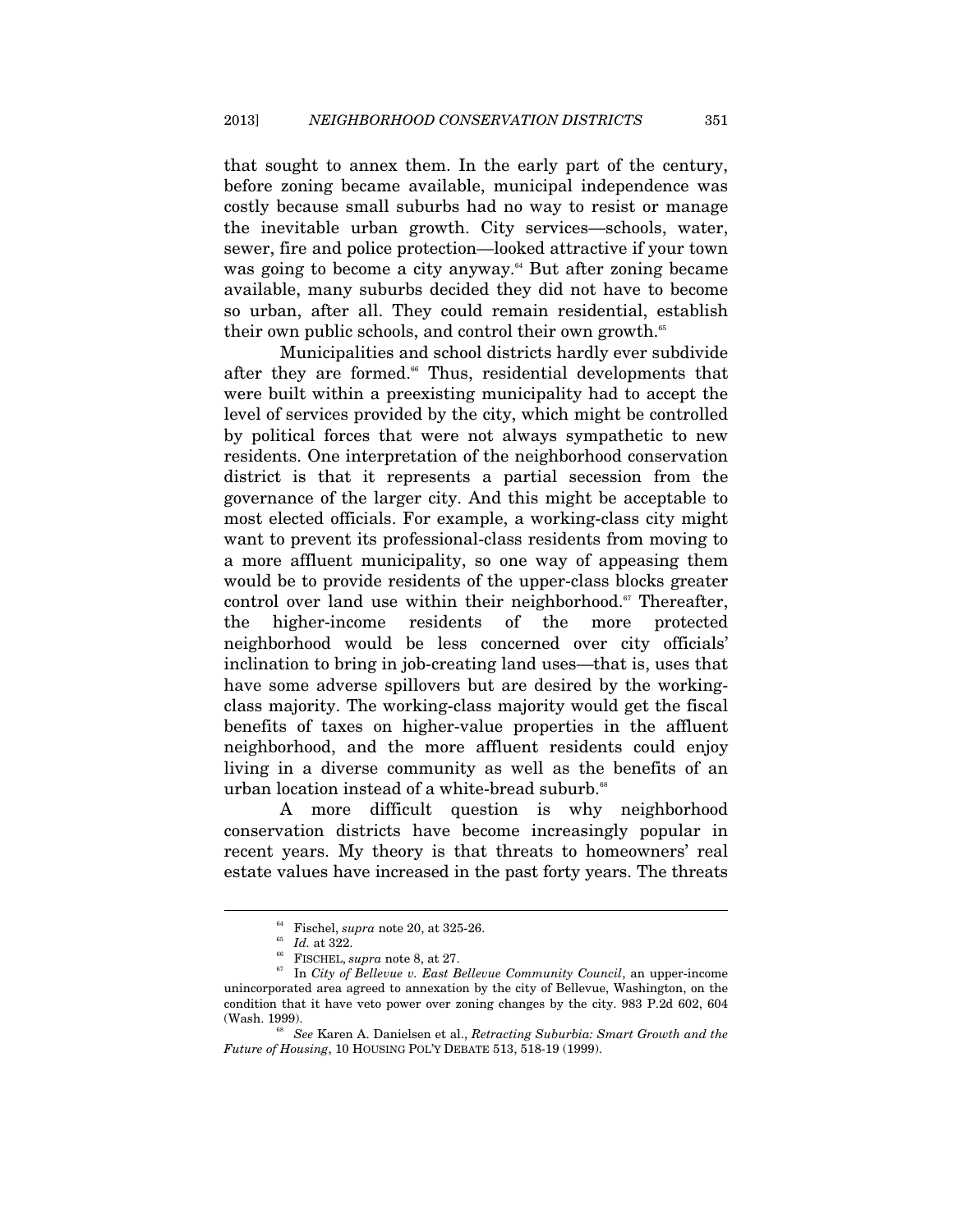are partly the result of increases in real estate values in cities, which have encouraged developers to press for changes in use and for increases in density. The increased values are not entirely the product of the late housing bubble. Larger cities have also become more attractive because of the steady decline in violent and other crime over the past two decades.<sup>69</sup> Homebuyers who would otherwise have fled to the suburbs reexamined cities, and as a result, higher-quality, wellestablished urban residential districts became more popular.

The other trend promoting neighborhood conservation districts has been the attack on local zoning by higher governments and the court system, as well as by changes in planning ideology.70 Many of these trends affected suburban and small-town municipalities, as well as larger cities, which is why even some of the former may have adopted neighborhood conservation districts despite the greater responsiveness of suburban public officials to their homeowner-constituents. The federal government has adopted several rules that override the authority of local governments: group homes for the disabled cannot be excluded from residential neighborhoods;<sup>11</sup> cell-phone towers must be accommodated somewhere, not just excluded;<sup>72</sup> and churches must be allowed to expand their operations despite local zoning.73

The courts have also played a role in modifying local zoning authority. The *Mount Laurel* cases in New Jersey declared that exclusion of low-income housing must cease and that the remedy was to override local zoning that prohibited apartments.74 While other state courts have not embraced New Jersey's comprehensive statewide remedy, many have cited

<sup>69</sup> *See* Amy Ellen Schwartz et al., *Has Falling Crime Driven New York City's Real Estate Boom?*, 14 J. HOUSING RES. 101, 131-32 (2003).<br><sup>70</sup> These trends are described and discussed in William Fischel, *The* 

*Evolution of Zoning Since the 1980s: The Persistence of Localism*, *in* PROPERTY IN LAND

<sup>&</sup>lt;sup>71</sup> See Patricia E. Salkin & John M. Armentano, *The Fair Housing Act*, *Zoning, and Affordable Housing*, 25 URB. LAW. 893, 893-94 (1993) (discussing the Fair

<sup>&</sup>lt;sup>72</sup> See Steven J. Eagle, *Wireless Telecommunications, Infrastructure Security, and the NIMBY Problem*, 54 CATH. U. L. REV. 445, 459-66 (2005) (discussing the Telecommunications Act of 1996, 47 U.S.C. § 332 (1996)). 73 *See* Stephen Clowney, Comment, *An Empirical Look at Churches in the* 

*Zoning Process*, 116 YALE L.J. 859, 866-67 (2007) (discussing the Religious Land Use and Institutionalized Persons Act (RLUIPA) of 2000, 42 U.S.C. § 2000cc (2006)). 74 *See* S. Burlington Cnty. NAACP v. Twp. of Mt. Laurel, 336 A.2d 713 (N.J.

<sup>1975) (</sup>*Mount Laurel I*); S. Burlington Cnty. NAACP v. Twp. of Mt. Laurel, 456 A.2d 390 (N.J. 1983) (*Mount Laurel II*); The Hills Dev. Co. v. Twp. of Bernards, 510 A.2d 621 (N.J. 1986) (*Mount Laurel III*).